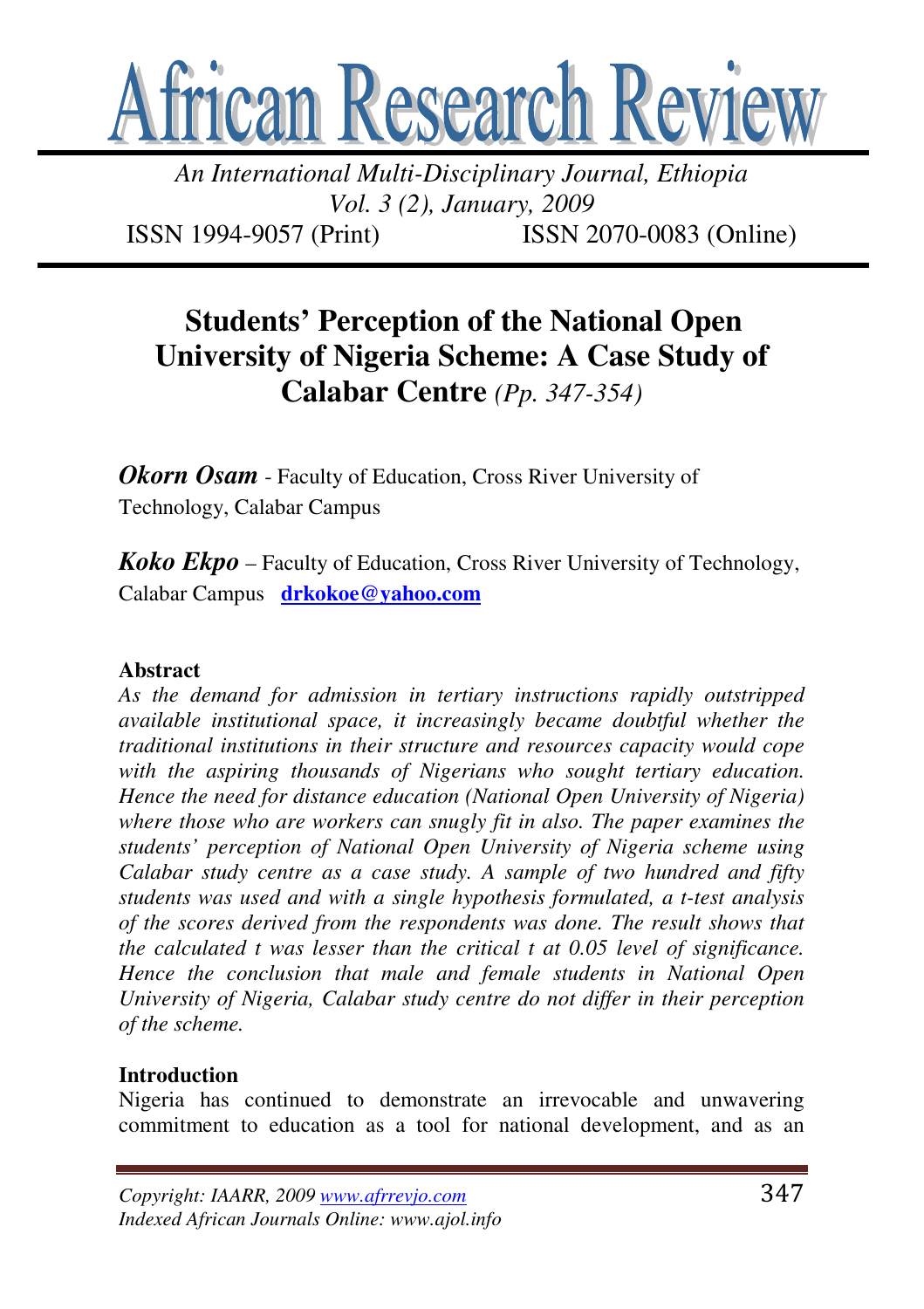inalienable right of her citizens (Jegede 2006). The socio-economic dimensions of providing education for all are huge, bearing in mind the population of the country and the competing basis for resources amongst the compelling needs of the society. The existing institutions of higher learning continue to witness a large population of frustrated candidates year after year. The facilities in the existing institutions could not continue to be elastic. At the same time, the need to upgrade some serving workers continues to rise. The government could not grant in-service status to many serving workers. It became essential to find a way through which workers could combine work and student in order to increase their productivity. The need to improve workers' knowledge without having to resign their job or inflict untold hardships on their dependents became evident.

It must have occurred to the then Federal government of Alhaji Shehu Shagari that the ever growing demand for education by her people can not be met by the traditional means of face to face classroom instructional delivery. It did appear that the way forward was to embrace open and distance education. Thus, by an Act of the National Assembly in 1983, the National Open University of Nigeria became established in July 1983.

Perception is a feeling taken from past experience. It is the act of interpreting a stimulus registered in the brain by more than one sense mechanism. What one perceives may not be what exist physically for two people many see a thing differently; but what each has seen is a reality and it is only this reality that guide behaviour. To Adeyemo (1985), perception is the process of locating sensation to a certain or particular part of the organism; that, the image which the sense organ sends into the feeling organ (brain) is resolved into reality by adaptation of past experiences. The headquarters of the feeling organism communicates the other members of the body as it receives the impression from the organ of sense. Perception fixes the new knowledge into our memories and helps to build up a body of connected knowledge stored in our mind in such a way that we can bring out the parts of it when ever we need it.

## **National Open University of Nigeria**

The National Open University of Nigeria (NOUN) which was established in 1983 was closed down a few months later in 1984 by the federal military government that overthrew the civilian government of Alhaji Shehu Shargari (Jegede 2006). Many years after the closure, the compelling reasons that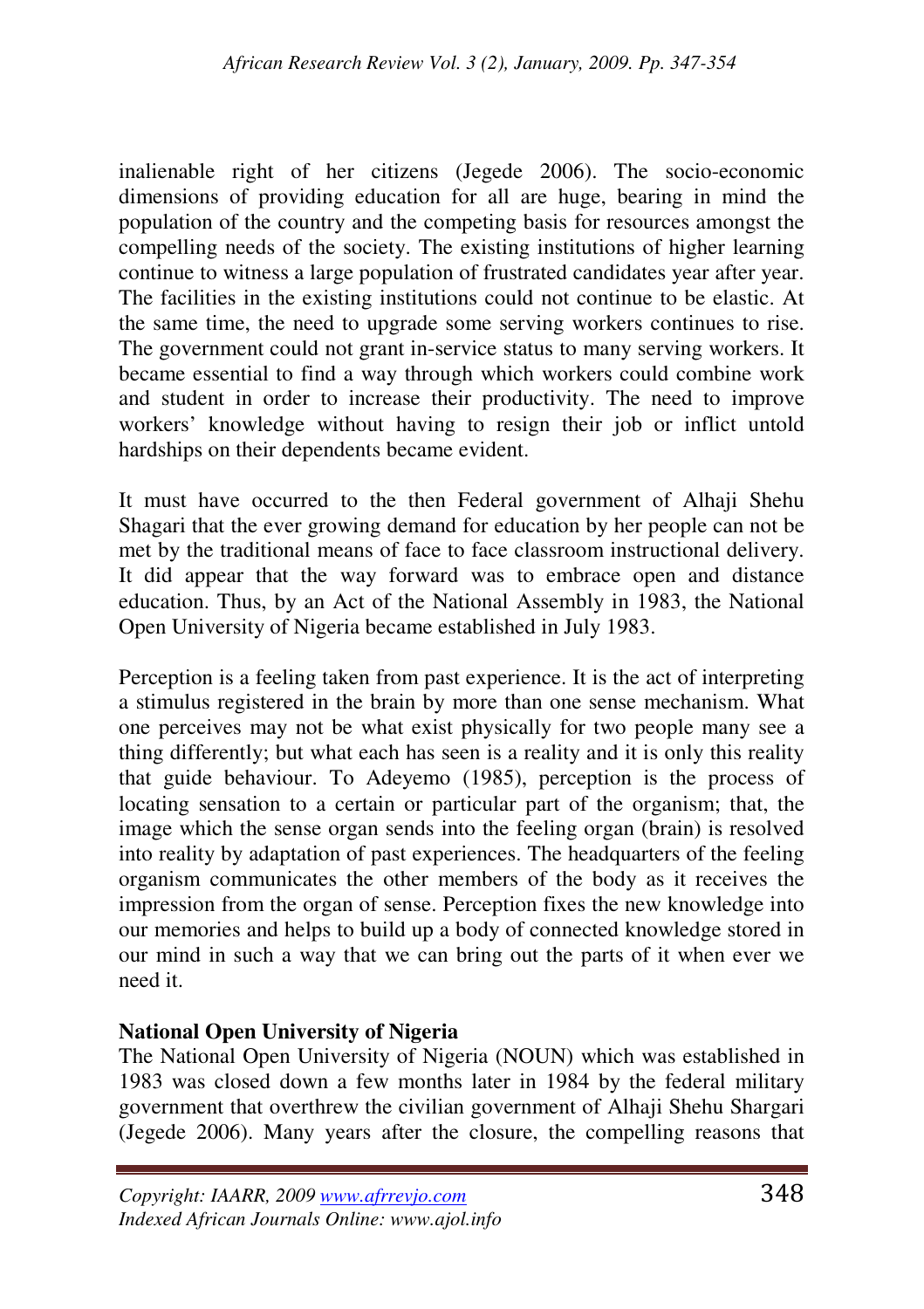informed the earlier establishment of the University were still confronting the country. Several other reasons had also emerged, like: the need to fill the vacuum created by the profit oriented outreach programmes of many conventional Universities in the country; the necessitating needs for economic funding of education; and the need to take advantage of emerging developments in the field of information communication technologies which have revolutionalized the techniques and method of instructional deliveries in the distance learning mode. Thus, in 2002, the National Open University Act of 1983 which was suspended in 1984 was reactivated. This paved way for the resuscitation of the National Open University of Nigeria as we have it today by President Olusegun Obasanjo. This birth according to Peters (2006) has renewed the focus to make education available to as many people as have the ability and are willing and ready to benefit from the quality education provided through flexible and affordable distance learning. The programmes available under the National open University of Nigeria are essentially designed to widen the access to education and to ensure equity and equality of opportunities for all and sundry; to be used as an instrument for poverty alleviation especially in rural communities, by providing opportunities that support Education For All (EFA) and life long learning; to equip the Nigerian population for the emerging global culture of technological literacy through its programmes and the use of information and communication technology.

The National open university of Nigeria is a form of distance education, and Denga (1993), refers to distance education as the transmission of knowledge through various media such as programmed instructions, multi-media packages, home experiment kits, prepared lectures and notes. It enables students living in remote or isolated parts, or who are employees in a fulltime job or suffer from some physical handicaps to carry on their education at home by lessons through the post, radio, television or telephone. Distance Education is defined by FRN (2004) as an educational process in which a significant proportion of the teaching is conducted by some one removed in space and/or time from the learners; it involves the use of a range of media such as print, written correspondence, audio, video, computer based media and networks as well as multi-media facilities for presentation of information and for communication between the University and her students.

## **Significance of National Open University of Nigerian (NOUN)**

The National Open University of Nigeria dedicates itself to preparing professionals in various disciplines through the distance learning mode. It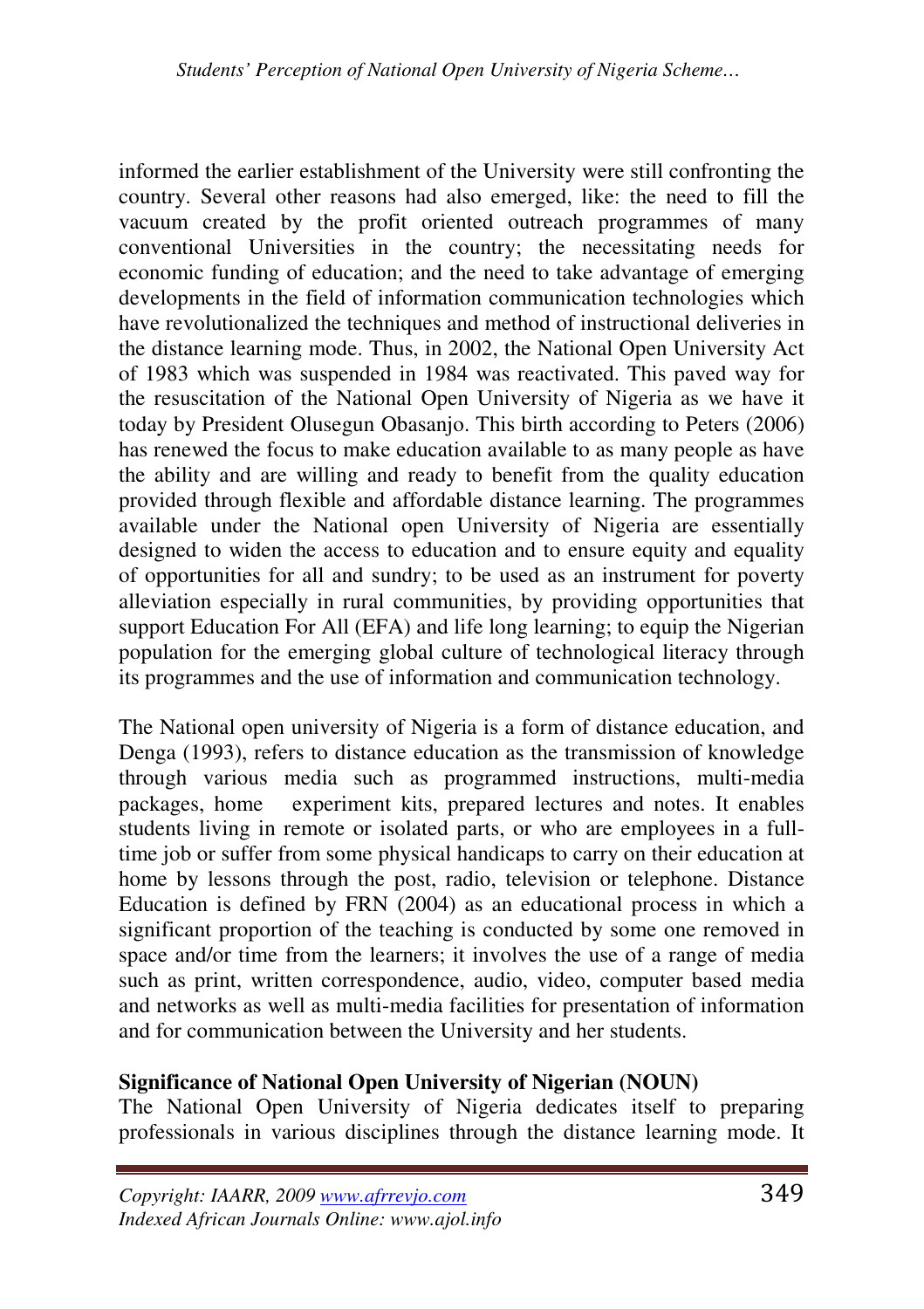offers a choice of qualifications from certificate to Diploma to Degrees and stand-alone self development courses through flexible delivery, allowing learners the convenience to choose the time, place and what to study (Jegede 2006:6).

The institutional mode of NOUN provides opportunity for working people to acquire knowledge, skills and techniques which may be relevant to their present work situation or to future career prospects. The scheme allows for working people who are living in whatever location regardless of the types of job to do. It is also flexible in terms of age and time, allowing for enrolment at any time and age, and at a convenience of pace dictated by the student.

Noun provides education for all and promotes life long learning in Nigeria; fills the gap created by the closure of sub-standard outreach/satellite campuses across the nation. It improves on the economies of scale, that is, more Nigerians receive quality education but at a reduced cost.

It helps on the job worker training as more workers can receive education without leaving their immediate vicinity; hence it helps in poverty eradication. NOUN can help with the provision of National orientation and provide education to reach the "Un-reachable" that is, girls and women who cannot leave their homes regularly (as they live in Purdah).

NOUN responds effectively to the growing demand of working adults who have difficulties into conventional education because of lack of flexibility in the timing and duration of academic programmes.

NOUN can be used as a platform for promoting National ethics and values. It can also allow for the dissemination of knowledge and information to target groups, with respect to government polices and activities, thereby providing better understanding of government's intentions at all times. This will improve general understanding, reduce misconceptions and promote social and political harmony.

#### **Purpose of the Study**

The purpose of this work is to find out the perception of students, in the National Open University of Nigeria, Calabar study centre towards distance Education (NOUN). It is obvious that people have various ways of looking at National Open University of Nigeria scheme. There is need to find out whether the students' apprehension to NOUN scheme is influenced by sex.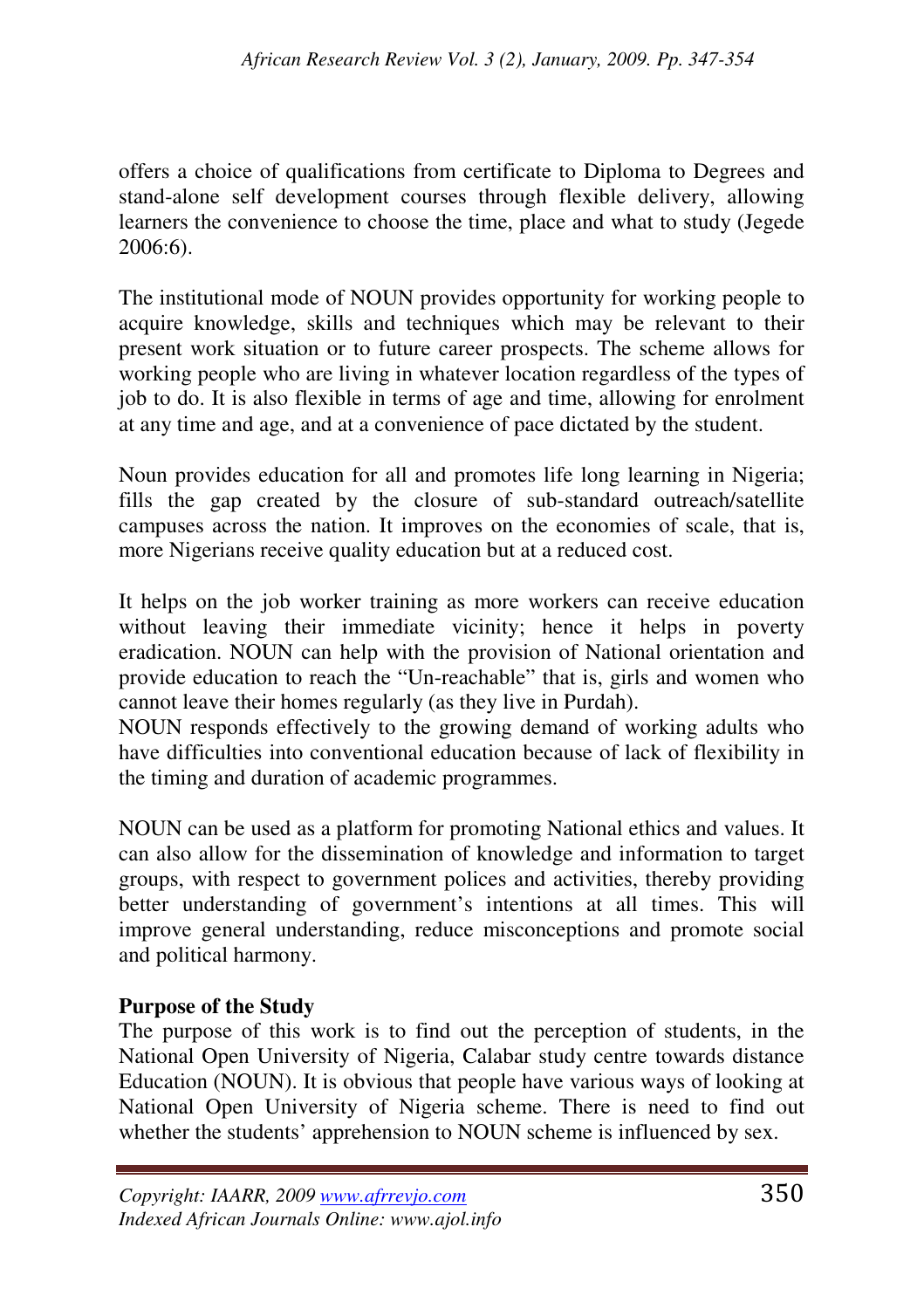## **Methodology**

A sample of two hundred and fifty students from the Calabar study centre of the National open university of Nigeria was used. The respondents were gotten through the hat and draw technique. Six hundred pieces of papers were rapped and put in a plastic container; with three hundred pieces bearing "Yes" and the other three hundred carrying "NO". With the assistance of the study center manager, during his mid-semester briefing, the students that were present were made to pick a piece of paper each. At the end two hundred and fifty picked "yes" while one hundred and fifty picked "No" (those who attended the briefing were four hundred and five students. The students who picked yes were given the questionnaires to complete and the completed questionnaires were collected on the spot.

The instrument used for data collection was a questionnaire developed by the researchers. The questionnaire had two sections. Section A requested of the respondents, their demographic information such as, the nature of work they are doing, sex, age, marital status, present educational qualification. Section B was a fourteen item of likert type scale that measured the respondents' perception of National Open University of Nigeria scheme.

The instrument was first given to two specialists in Educational Measurement and Evaluation in the Faculty of Education, Cross River University of Technology Calabar Campus to validate. Each of these experts adjudged the instrument as valid.

Data analysis was done to reflect the only hypothesis postulated to guide the study, which was:

## *There is no significant difference between male and female teachers in their perception of National Open University of Nigeria Scheme.*

An independent t-test analysis of the scores derived from the responses to the items was done. This is to conform with the assertion of Denga and Ali (1998) that independent t-test should be used when we have two different groups of respondents in finding the significant difference. Here, we have two independent groups, which are, males and females.

The calculated t-value as shown in table 1 is 1.28 as compared to the critical t-value of 1.96 at 0.05 level of significance and at 248 degrees of freedom. In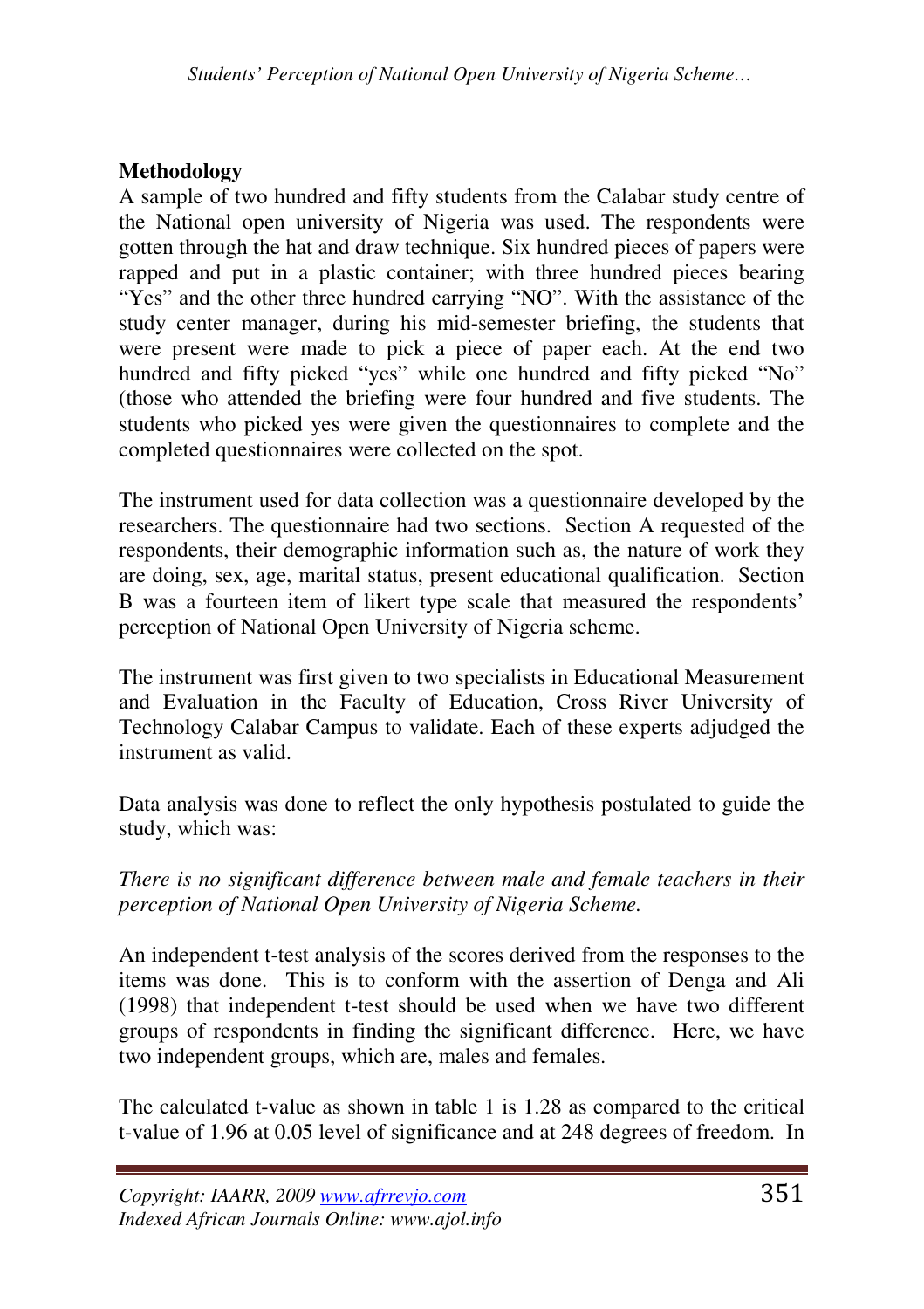this case the calculated t-value is lower than the critical t-value. As a result of this, the hypothesis is accepted. It is therefore evident that male and female students do not differ in their perception of National Open University of Nigeria Scheme.

### **Discussion**

The result of the study reveals that male and female students in Calabar Study Centre perceive National Open University of Nigeria scheme the same way. This may be due to the students' exposure, experience, and their understanding of the gains of distance education. For instance, with the help of parents, distance education has been used with children as young as eight years of age. Similarly, with the aid of voluntary helpers, it has been used with adult illiterates. Distance education is a relatively less expensive, and Denga (1993) estimated that, it can cost less than half as much as residential education and less than three quarter the cost of conventional day schooling. Peters (2006) opines that, it maximizes the utilization of academic personnel and is therefore in the long run a cost saving measure in Nigeria.

This result was contrary to the findings of Nwagwu (1976), Forsyth (1975), and Abiri (1976) whose reports showed a sex difference between males and females in their perception of things. But Otung (1983) in his study found out that there was a positive perception of both male and female teachers in their apprehension towards teaching. Harris (1975) noted that perception is not a one directional exercise. Rather it may be positive or negative depending on situations and environmental factors. This is to say that sex has nothing to do with how students perceive distance education. Propping this, Bryant (1974) states that, perception is an individual's awareness of a reaction to stimuli. Individual's perception of the same event, person or thing may therefore vary depending on circumstances.

## **Conclusion and Suggestions**

Perception is likely to be affected by mental set attitude, expectation or desire at a given moment so much that we sometimes perceive quite falsely that which we have been expecting to perceive. The egalitarian principle entrenched in the National Policy on Education. (2004), has made it necessary for more citizens to be educated. But the available institutions may not accommodate all who are yearning for education, hence the need for correspondence learning. Many workers have furthered their education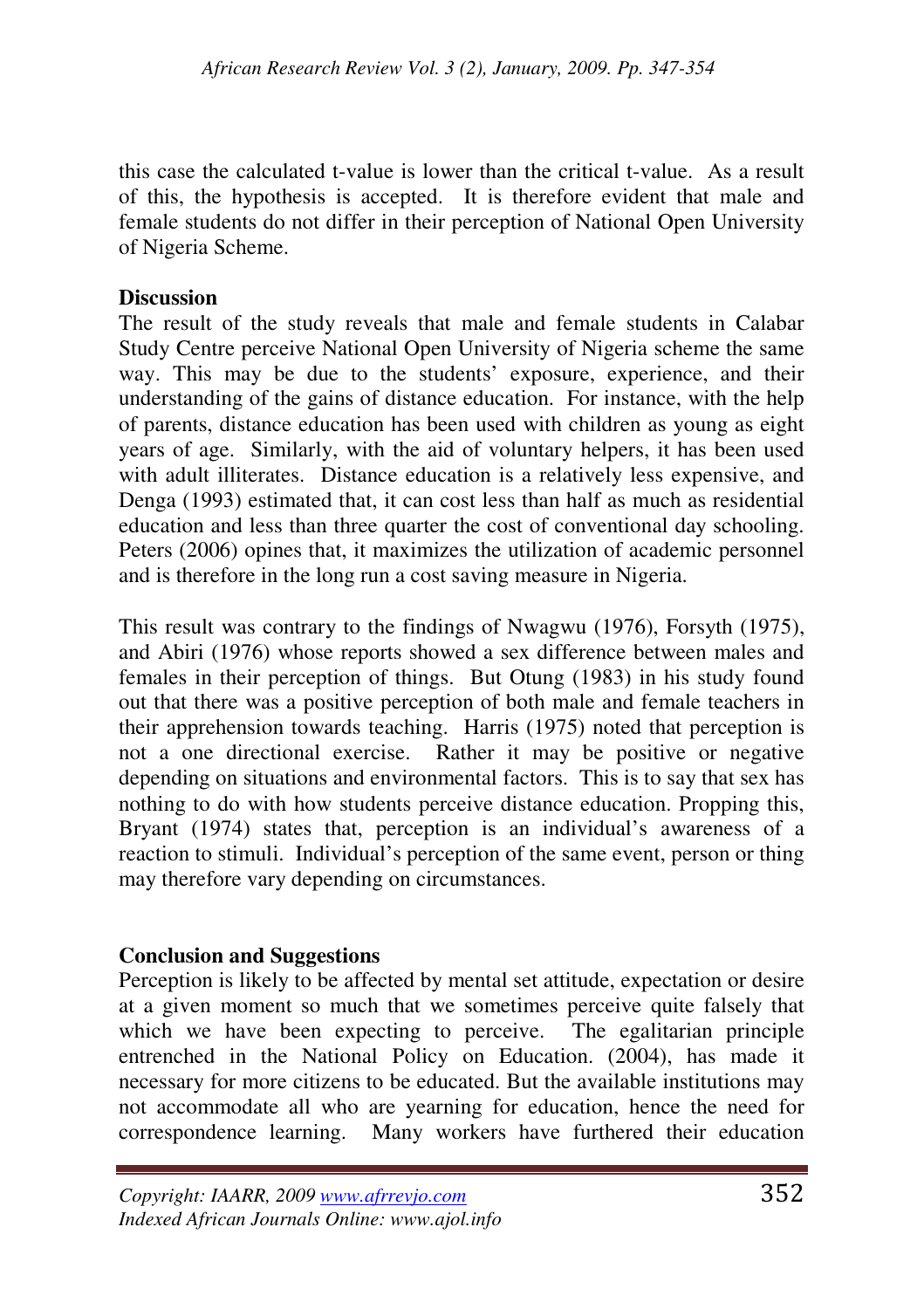through the Open University option as they can sponsor themselves while they continue to maintain their families and dependents.

The idea of an Open University system for Nigeria as a separate and distinct institution to be organized nation wide was appropriately reflected in the National Policy on Education (2004:44), which stated emphatically and unambiguously that "maximum efforts will be made to enable those who can benefit from higher education to be given access to it. Such access may be through Universities or correspondence courses, Open University or part time and work study programme". Male and female students in Calabar Study Centre have the same discernment of the National Open University of Nigeria Programme.

This study has succeeded to an extent in verifying students' perception of NOUN. To validate the findings of this study, further research is suggested to explore other areas which may include:

 Determining the differentials in the perception of science and non science students towards NOUN Scheme; Assessing the relationship between students perception and their effectiveness; or finding out how teachers' perception of NOUN can influence their academic performance.

#### **References**

- Abiri, J. O. (1976). Career Choice: *West African Journal of educational and vocational measurement 4* (2) 31-39.
- Adeyemo, P. O. (1985). *Principles of education and practice of education.*  Ado-Ekiti: Omolayo Standard Press.
- Bryant, P. (1974). *Perception and understanding in young children: An experimental approach*. London: Methuen Publishers.
- Denga, D. I. (1993). *Education at a glance: from cradle to tomb*. Calabar: Rapid Educational Publishers.
- Denga, D. I. & Ali, A. (1998). *An introduction to research methods and statistics in education and social sciences.* Calabar: Rapid Educational Publishers.
- Federal Republic of Nigeria (2004). *National Policy on Education*. Abuja: Ministry of Information.
- Forsyth, J. (1975). Some socio-cultural differences in attitude and values. *Journal of Educational Sociology 35 (3)* 15-25.
- Harris, M. B. (1975). Sex role and teacher evaluation. *Journal of Educational Psychology 67 (3*) 751-756.